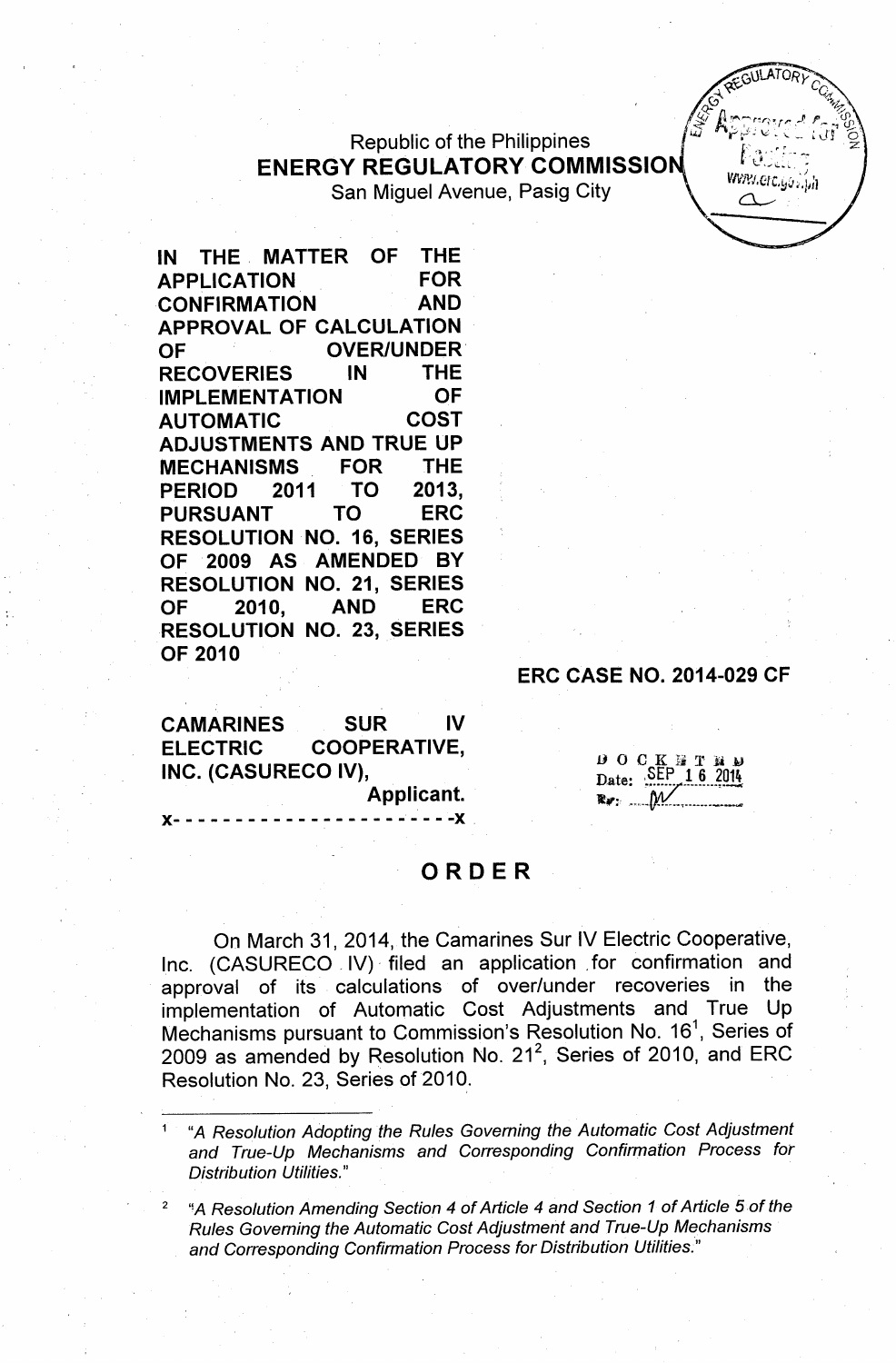In the said application, CASURECO IV alleged, among others, that:

- 1. It is an electric cooperative (EC), duly organized and existing under and by virtue of the laws of the Republic of the Philippines, with principal office at Barangay Talojongon, Tigaon, Camarines Sur. It is represented in this instance by its General Manager, Atty. Veronica T. Briones pursuant to a board resolution copy of which is attached to the instant application as Annex "A";
- 2. It is the holder of an exclusive franchise issued by the National Electrification Commission (NEC), authorized to operate an electric light and power distribution service in the Municipalities of Ocampo, Tigaon, Sangay, Goa, San Jose, Lagonoy, Presentacion, Caramoan, and Garchitorena, all in the Province of Camarines Sur;
- 3. Pursuant to the Commission's Resolution No. 16, Series of 2009 as amended by Resolution No. 21, Series of 2010 and Resolution No. 23, Series of 2010, Distribution Utilities (DUs) and Electric Cooperatives (ECs) are required to file their respective consolidated applications for the approval of their over or under recoveries on the implementation of various automatic cost adjustments and true-up mechanisms, such as: Automatic Generation Rate (AGR) and System Loss Adjustment Mechanism, Transmission Rate (TR) Adjustment Mechanism, Lifeline Rate Recovery Mechanism, Calculation of the Over/Under Recovery in the Implementation of Lifeline Rates by DUs, True-up Mechanism of the Over/Under Recovery in the Implementation of Inter-Class Cross Subsidy Removal of DUs, Treatment of Prompt Payment Discount (PPD), Calculation of Over/Under Recovery in the Implementation of System Loss Rate (SLR) by DUs, Calculation of the Over/Under Recovery in the Implementation of Transmission Rates, and Rate Recovery Mechanism in the Implementation of Senior Citizen Discounts;
- 4. It adopted and applied the various formulae provided under Resolution No. 16, Series of 2009 as amended by Resolution No. 21, Series of 2010 and Resolution No. 23, Series of 2010, in determining the under/over recoveries on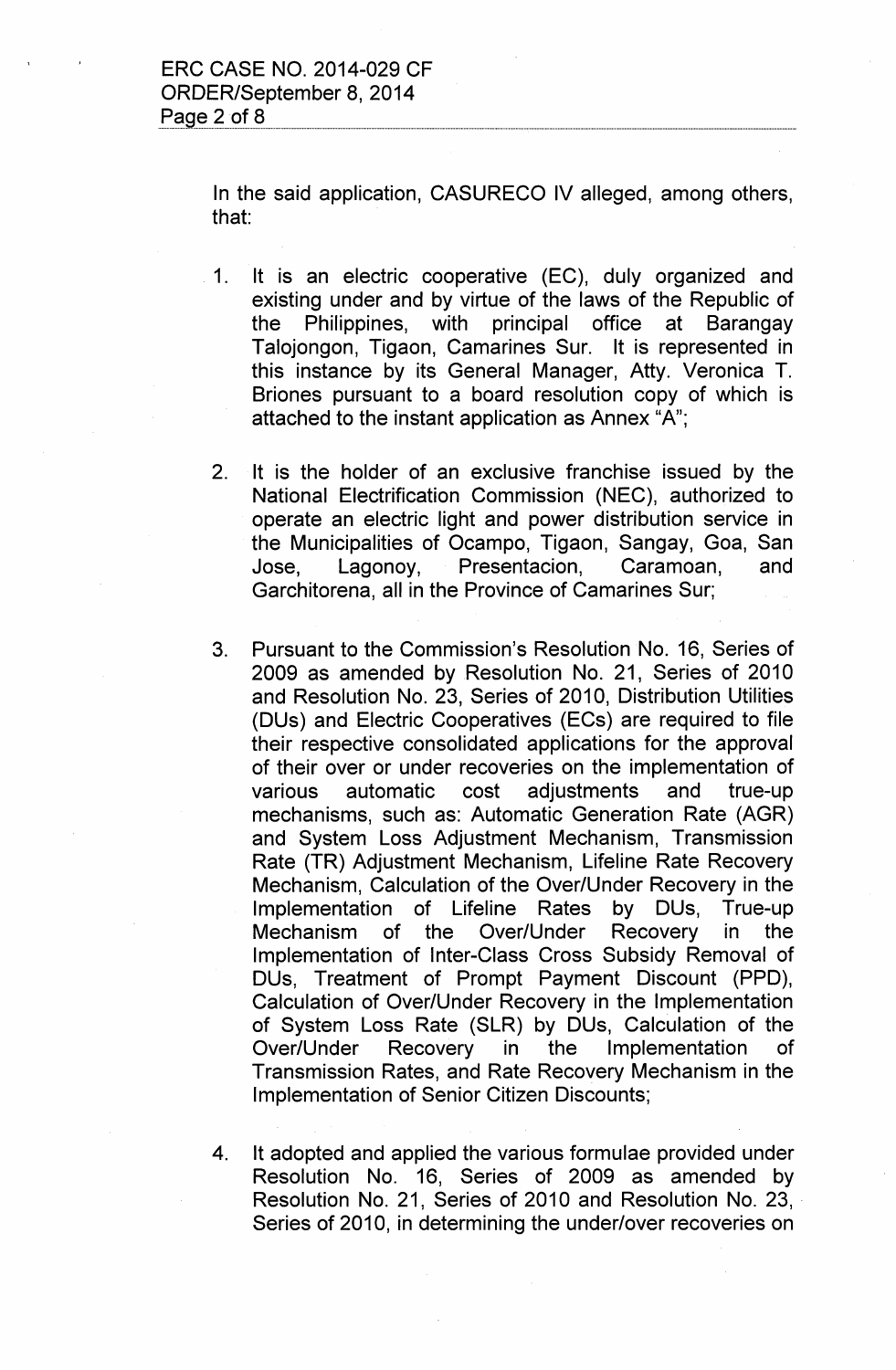the implementation of the foregoing automatic cost adjustments and true-up mechanisms;

5. A summary of the pass-true costs vis-a-vis the actual revenue on the above-mentioned implementation of various automatic cost adjustments and true-up mechanisms are presented hereunder, as follows:

|                |                                | <b>Pass Through</b><br>Cost (PhP) | <b>Actual Revenue</b><br>(PhP) | Difference (PhP) |
|----------------|--------------------------------|-----------------------------------|--------------------------------|------------------|
|                | Generation Rate (GR)           | 519,441,565.38                    | 511,613,002.88                 | 7,828,562.50     |
| 2              | <b>Transmission Rate (TR)</b>  | 129,554,994.88                    | 129,603,441.44                 | (48, 446.56)     |
| $\mathbf{3}$   | System Loss Rate (SLR)         | 101,789,668.08                    | 99, 183, 265. 74               | 2,606,042.34     |
| $\overline{4}$ | Lifeline Rate (LR)             | 17,680,370.74                     | 16,760,293.71                  | 920,977.03       |
| 5              | <b>Senior Citizen Discount</b> | 70,836.69                         | 58,080.26                      | 12,756.43        |
|                | <b>Grand Total</b>             | 768,537,435.77                    | 757,218,444.03                 | 11,318,991.74    |

The detailed computations of the foregoing are attached to the instant application as Annexes "B" to "F", respectively;

- 6. In support of the foregoing, it is submitting herewith the following data and documents, attached hereto as Annexes "G" to "W", to wit:
	- a) Power Supplier Data Sheet as Annex "G";
	- b) Statistical Data Sheet as Annex "H";
	- c) Implemented Rates Data Sheet as Annex "I";
	- d) Power Bills of Power Suppliers including Credit Memo as Annex "J";
	- e) Official Receipts issued by Power Suppliers and the National Grid Corporation of the Philippines (NGCP) as Annex "K'",
	- f) NGCP Billing Statements as Annex "L";
	- g) MFSR (Section B & E) as Annex "M";
	- h) Consumer Bills of Lifeliners (per level) as Annex "N";
	- i) Consumer Bills for Senior Citizen as Annex "0";
	- j) Consumer Bills per Consumer Type 2011 as Annex " $P$ ";
	- k) Consumer Bills per Consumer Type 2012 as Annex "Q";
	- I) Consumer Bills per Consumer Type 2013 as Annex " $R$ ";
	- m) Computation of Generation and System loss Rate as Annex "S'",
	- n) Computation of Transmission Rate; Lifeline and Senior Citizen Subsidy Rate as Annex "T";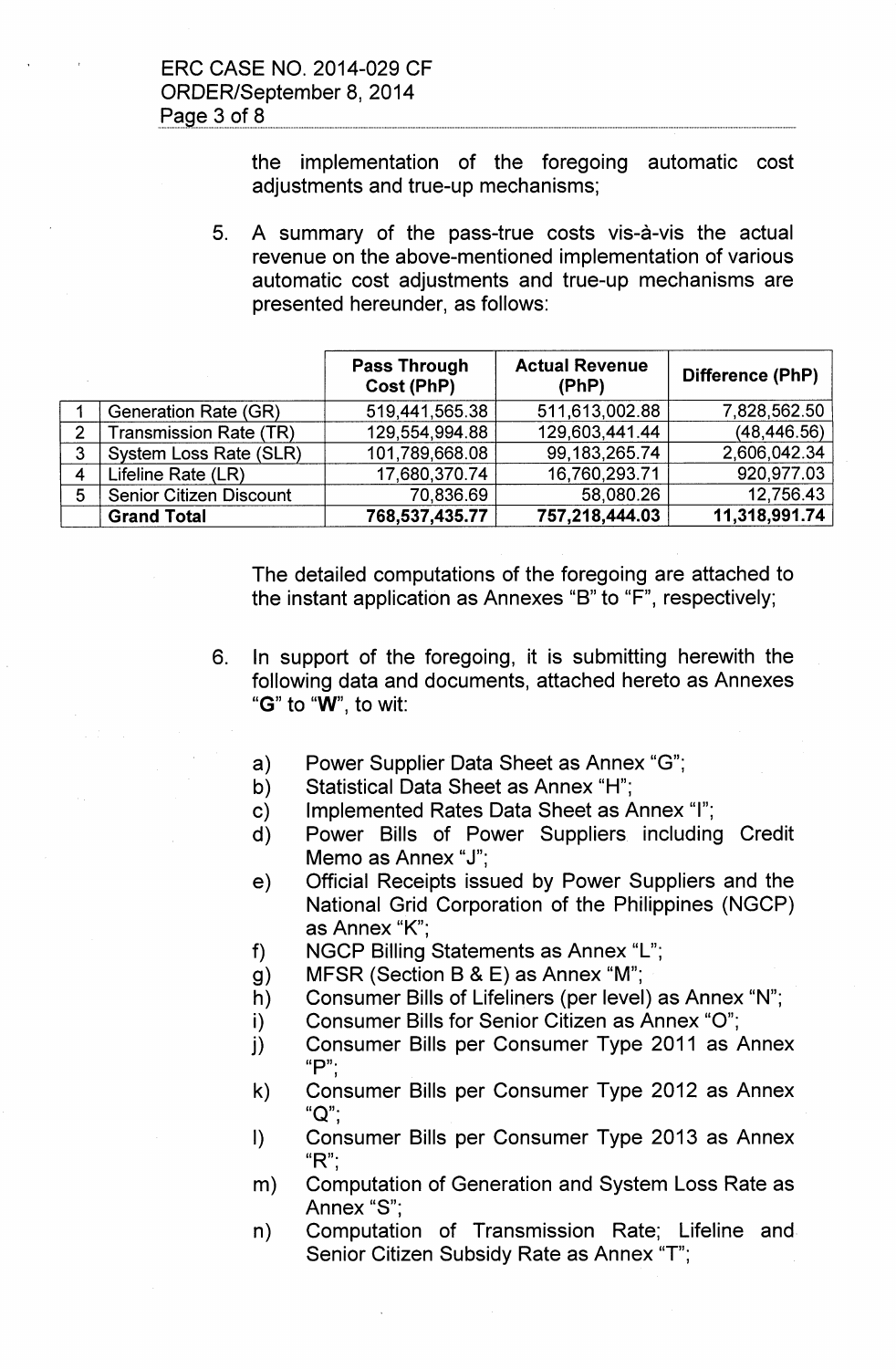- 0) DU-M01, DU-M02 as Annex "U":
- p) URR 2012-2013 as Annex "V"; and
- q) Breakdown of kWh Sales per level of Lifeline and Senior Citizen as Annex "W"; and
- 7. It prays that the Commission approves the its computations of over/under recoveries presented in the instant application and, it be allowed to refund/collect its over under recoveries.

Finding the said application to be sufficient in form and in substance with the required fees having been paid, the same is hereby set for jurisdictional hearing, expository presentation, pre-trial conference and evidentiary hearing on October 9, 2014 (Thursday) at two o'clock in the afternoon (2:00 P.M.), at the ERC Hearing Room, 15<sup>th</sup> Floor, Pacific Center Building, San Miguel Avenue, Pasig City.

CASURECO IV is hereby directed to cause the publication of the attached Notice of Public Hearing, at its own expense, once (1x) in a newspaper of general circulation in the Philippines, at least ten (10) days before the scheduled date of initial hearing. It is also directed to inform the consumers within its franchise area, by any other means available and appropriate, of the filing of the instant application, its reasons therefor and of the scheduled hearing thereon.

Let copies of the application, this Order, and the attached Notice of Public Hearing be furnished the Office of the Solicitor General (OSG), the Commission on Audit (COA) and the Committees on Energy of both Houses of Congress. They are hereby requested, if they so desire, to send their duly authorized representatives at the scheduled hearings.

Likewise, let copies of this Order and the attached Notice of Public Hearing be furnished the Offices of the Governor of Camarines Sur and the Mayors of the Municipalities within the franchise area of CASURECO IV for the appropriate posting thereof on their respective bulletin boards.

CASURECO IV is hereby directed to furnish all those making requests therefor with copies of the application and its attachments, subject to reimbursement of reasonable photocopying costs.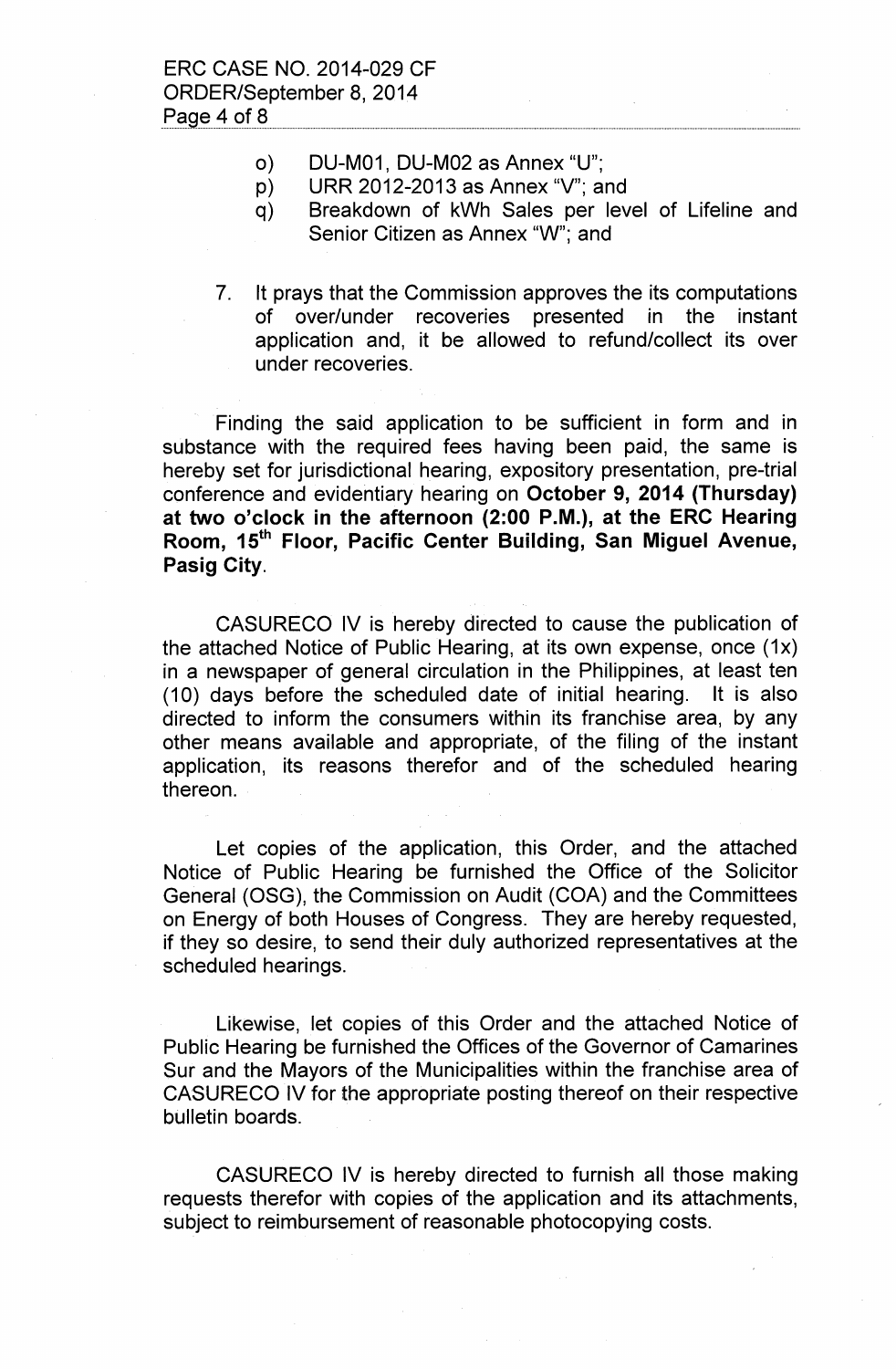On the date of the initial hearing, CASURECO IV must submit to the Commission its written Compliance with the jurisdictional requirements attaching therewith, methodically arranged and duly marked, the evidences of the actual posting and publication of the Notice of Public Hearing consisting of certifications issued to that effect, signed by the afore-mentioned Governor and Mayors or their duly authorized representatives, bearing the seals of their offices, and the affidavit of the Editor or Business Manager of the newspaper where said Notice of Public Hearing was published together with the complete issue of the said newspaper, and such other proofs of compliance with the requirements of the Commission.

CASURECO IV and all interested parties are directed to submit, at least five (5) days before the date of initial hearing and pre-trial conference, their respective Pre-Trial Briefs containing, among others:

- (a) A summary of admitted facts and proposed stipulation of facts;
- (b) The issues to be tried or resolved;
- (c) The documents or exhibits to be presented, stating the purposes thereof and proposed markings therefore; and
- (d) The number and names of the witnesses, with their written testimonies in an individual affidavit form, to be attached to the Pre-Trial Brief.

Failure of CASURECO IV to submit the required Pre-Trial Brief and Judicial Affidavits of its witnesses within the prescribed period shall be a ground for cancellation of the scheduled hearing, and the resetting of which shall be six (6) months from said date of cancellation.

As part of the pre-trial conference, CASURECO IV must also be prepared to make an expository presentation of its application, aided by whatever communication medium that it may deem appropriate for the purpose, in order to put in plain words and explain, for the benefit of the consumers and other concerned parties, what the application is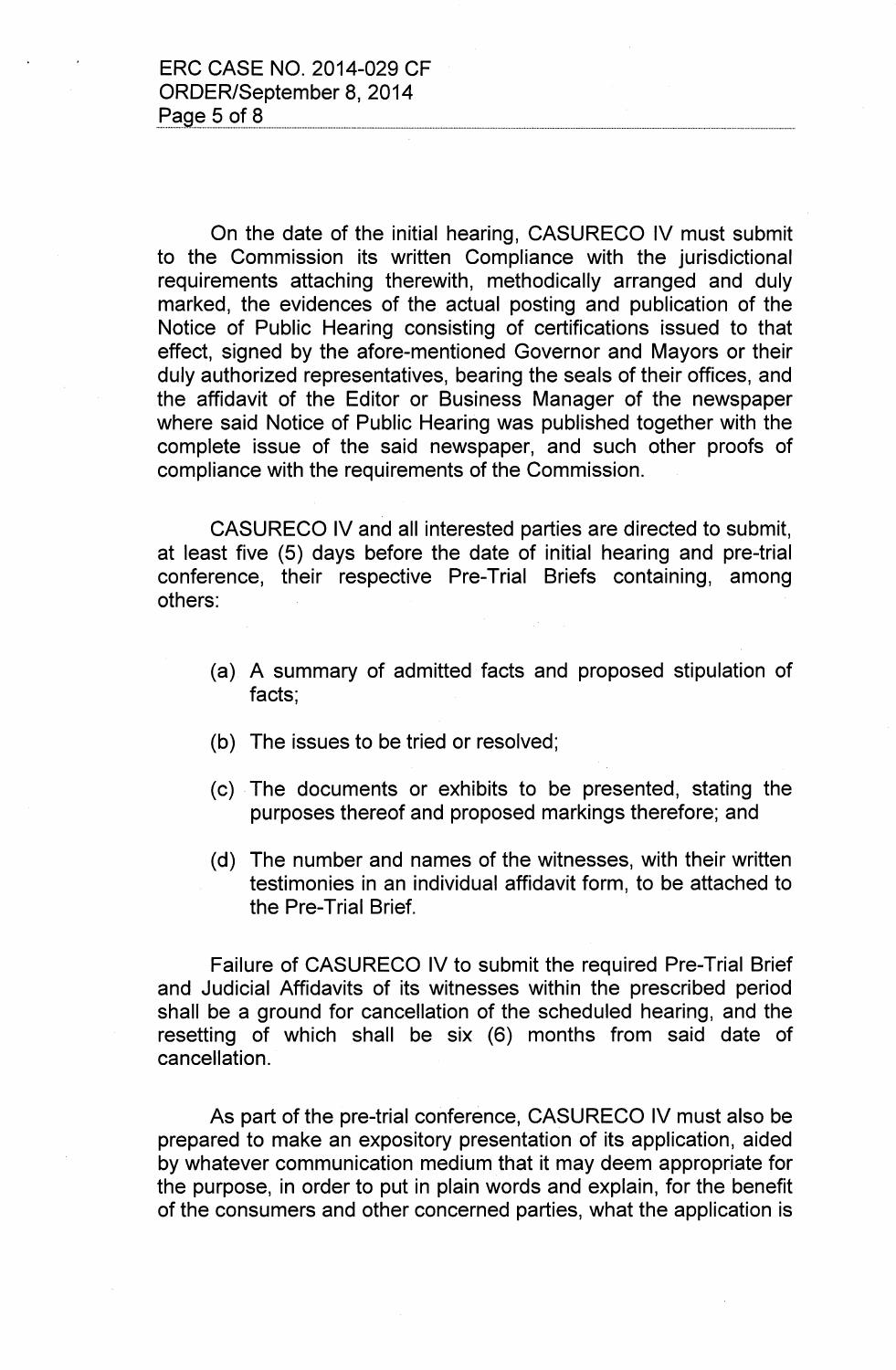**ERC CASE NO. 2014-029 CF ORDER/September 8,2014** Page 6 of 8

**all about and the reasons and justifications being cited in support thereof.**

### **SO ORDERED.**

**Pasig City, September 8,2014.**

# **FOR AND BY AUTHORITY OF THE COMMISSION:**

 $2m$ 1 A (1 **NAIDA G. CRUZ-DUCU** Chairperson<sub>med</sub>

MOPAUS/CASURECO IV UNDER OVER/ERC CASE NO. 2014-029 CF-ORDER

 $\epsilon$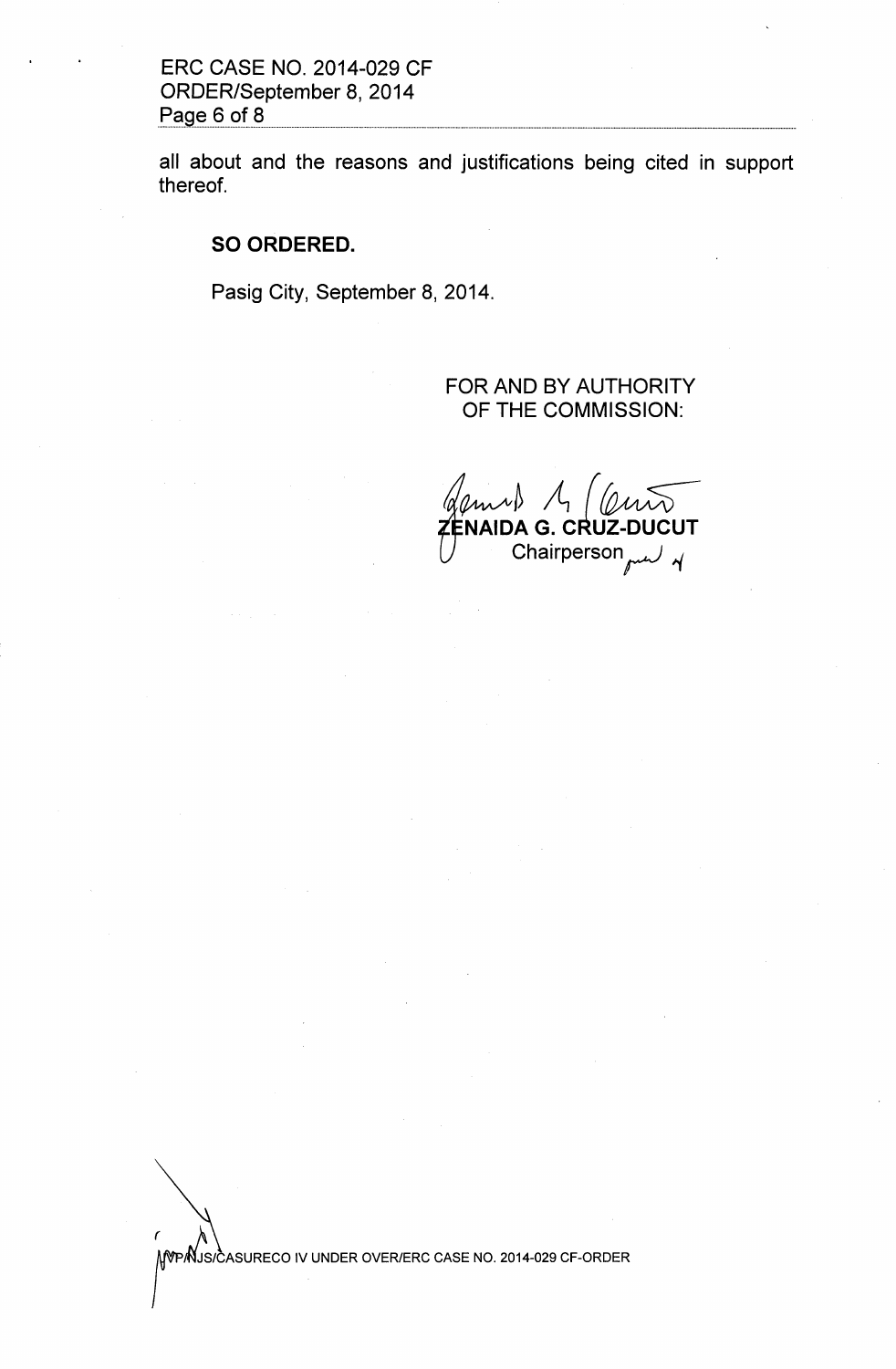#### Copy Furnished:

- 1. ATTY. ANTONIO M. DIONOLA Counsel for Applicant CASURECO IV HAO DASAL DIONOLA AND ASSOCIATES LAW OFFICES Room 304 MJM Properties Building 650 J.P Rizal Street, Makati City 1208
- 2. CAMARINES SUR IV ELECTRIC COOPERATIVE, INC. (CASURECO IV) Barangay Talojongon, Tigaon, Camarines Sur
- 3. THE OFFICE OF THE SOLICITOR GENERAL 134 Amorsolo Street, Legaspi Village, Makati City Metro Manila
- 4. THE COMMISSION ON AUDIT Don Mariano Marcos Avenue Diliman, Quezon City, Metro Manila
- 5. THE SENATE COMMITTEE ON ENERGY Senate of the Philippines GSIS Building, Roxas Blvd., Pasay City, Metro Manila
- 6. THE HOUSE COMMITTEE ON ENERGY House of Representatives Batasan Hills, Quezon City, Metro Manila
- 7. OFFICE OF THE PRESIDENT OF PCCI Philippine Chamber of Commerce and Industry (PCCI) 3<sup>rd</sup> Floor, ECC Building, Sen. Gil Puyat Avenue Makati City
- 8. Office of the Provincial Governor Province of Camarines Sur
- 9. Office of the Municipal Mayor Ocampo, Camarines Sur
- 10. Office of the Municipal Mayor Tigaon, Camarines Sur
- 11. Office of the Municipal Mayor Sangay, Camarines Sur
- 12. Office of the Municipal Mayor Goa, Camarines Sur
- 13. Office of the Municipal Mayor San Jose, Camarines Sur
- 15. Office of the Municipal Mayor Lagonoy, Camarines Sur